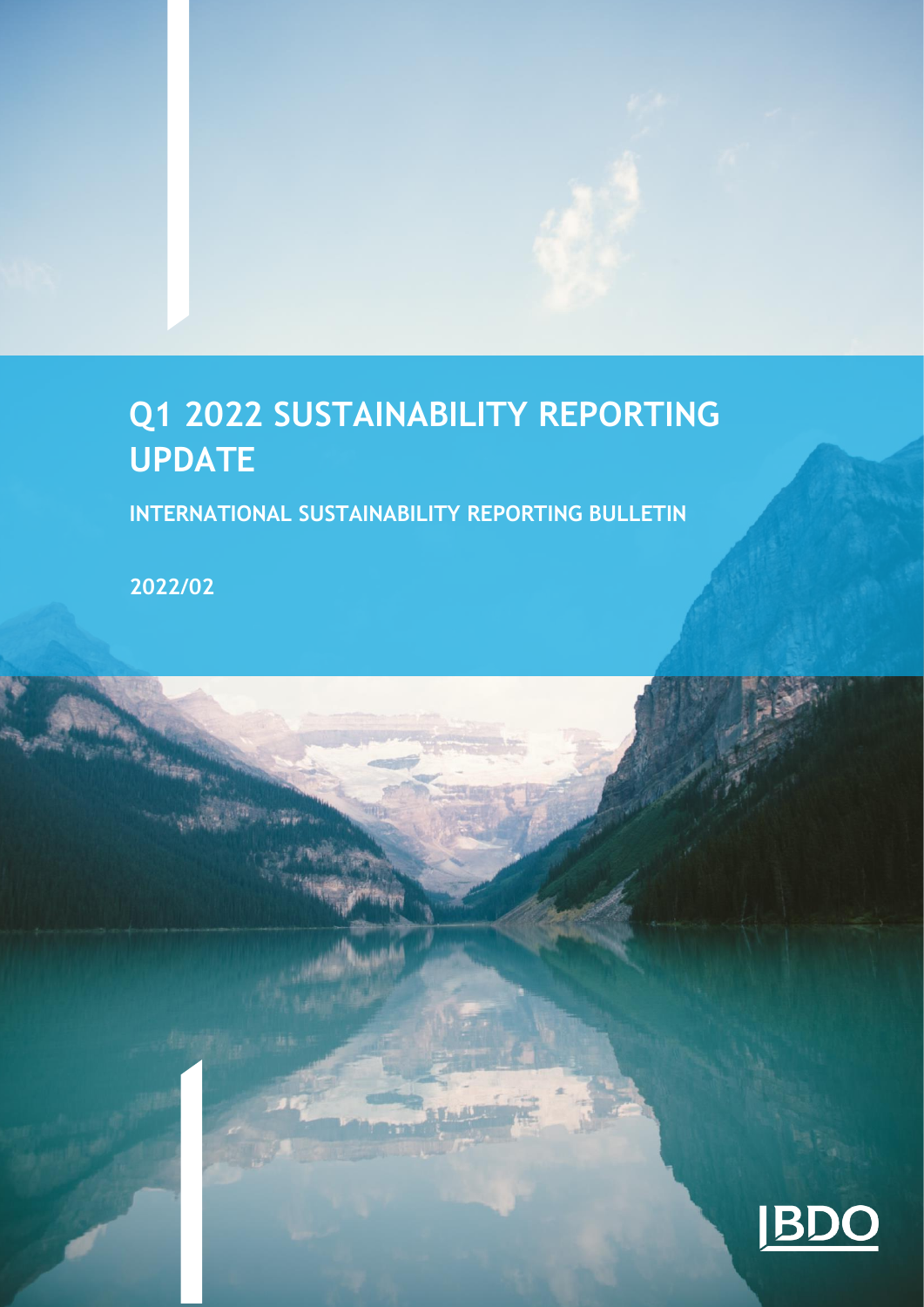## **BACKGROUND**

Consistent with developments in sustainability reporting in 2021, the first quarter of 2022 has included significant progress by standard setters, regulators and some jurisdictions in the development and future application of sustainability reporting standards.

The International Sustainability Standards Board (ISSB), and standard setters and regulators in major jurisdictions, are working actively to complete the due process steps necessary in order to issue finalised sustainability reporting standards in the near term. Some of the largest jurisdictions have issued either working copies of standards or exposure drafts for public comment. Finalised standards may come into effect as early as 2023 for some entities, with many more entities being subject to some type of sustainability reporting standards from 2024-2026. In some jurisdictions, these requirements will apply regardless of whether an entity is publicly listed.

#### **EXECUTIVE SUMMARY**

The ISSB and standard setters for the EU and the US have all made significant progress in developing sustainability reporting standards.

While there are similarities in the approach taken, there are also some significant differences in the approach taken by the ISSB, the EU and the US to date.

This publication provides a 'snapshot' of sustainability reporting developments as at 31 March 2022 for select jurisdictions with a focus on standards being developed by the ISSB, and those being developed for use by entities in the European Union and the United States.

Information in this ISR Bulletin is current as of 1 April 2022. BDO will issue quarterly ISR Bulletins as sustainability standards are evolving quickly.

Although it is comprehensive, this summary is not exhaustive and does not include all standard setting activities of the ISSB and other organisations.

## **IFRS FOUNDATION DEVELOPMENTS**

## **ISSB CONSOLIDATION AND BOARD APPOINTMENTS**

As of 31 March 2022, two board positions have been filled by the ISSB:

- Chair: Emmanuel Faber (former CEO and Chair of Danone)
- Vice-Chair: Sue Lloyd (former vice-chair of the IASB)

In addition, Janine Guillot, current Chief Executive Officer of the Value Reporting Foundation (VRF), was appointed as a Special Adviser to the ISSB Chair with effect from 1 February 2022. The VRF is in the process of being consolidated into the IFRS Foundation.

In accordance with the IFRS Constitution, the Chair and Vice-Chair have the authority to issue exposure drafts subject to the oversight of the Due Process Oversight Committee, which was granted in mid-March, resulting in the issuance of the first two exposure drafts on 31 March 2022 (see below).

The next steps are for the ISSB to appoint six additional board members, which would result in the ISSB being quorate. This is necessary in order for the ISSB to be able to deliberate on feedback received to the exposure drafts. These first six appointments are expected by the end of Q2 2022. A further six appointments (bringing the ISSB to 14 total board members) are expected to be completed by the end of Q3 2022.

The IFRS Foundation has also progressed in consolidating standard setters into its operations as well as signing a key memorandum of understanding.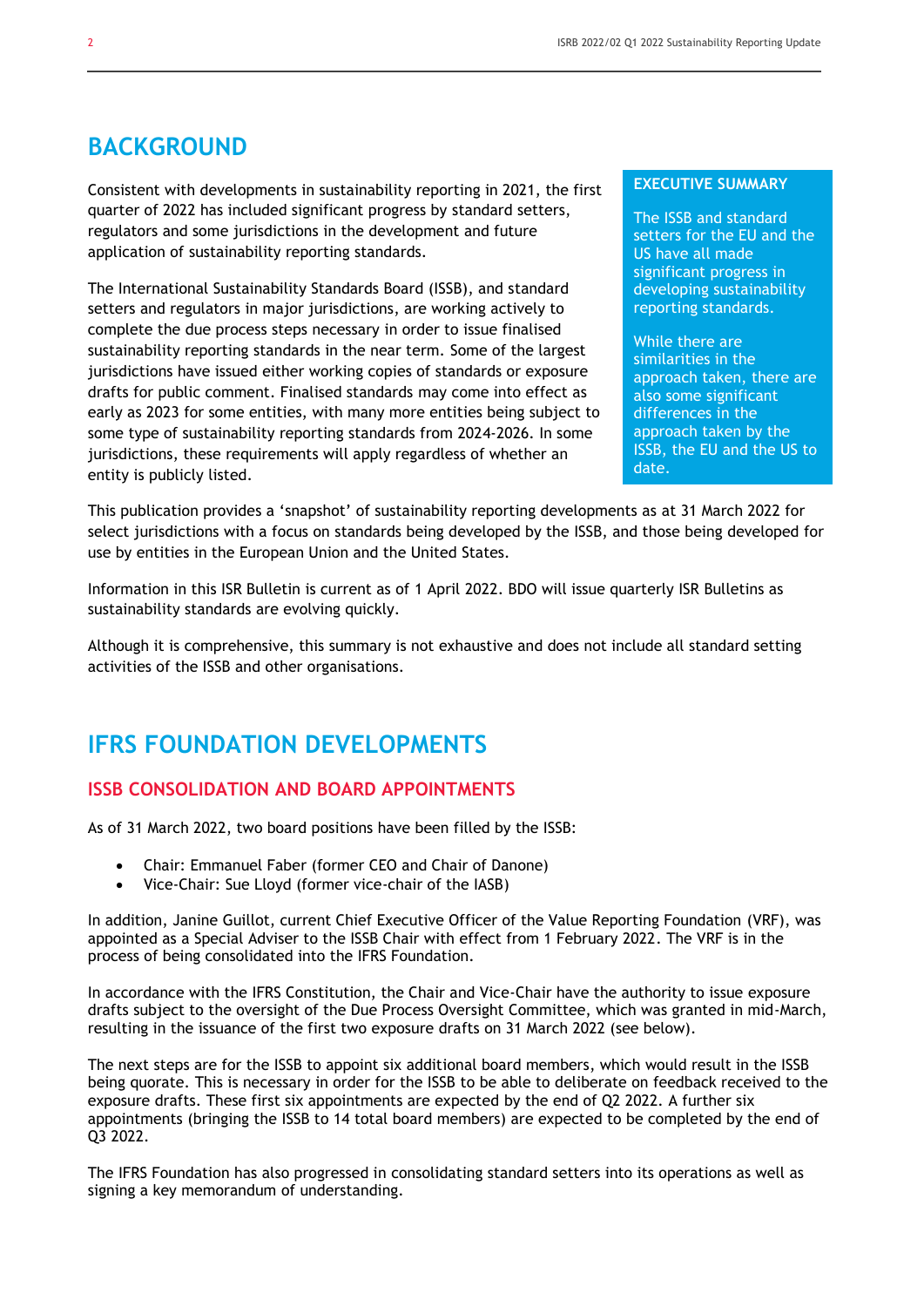On 31 January 2022, the Climate Disclosure Standards Board (CDSB) consolidated into the IFRS Foundation. It is expected that the Value Reporting Foundation (VRF), which is responsible for the Integrated Reporting Framework and the SASB Standards, will consolidate into the IFRS Foundation by June 2022.

#### **BDO's Insight**

The memorandum of understanding between the IFRS Foundation and the GRI is significant because GRI standards are widely applied under current practice.

In March 2022, the IFRS Foundation signed a memorandum of understanding with the Global Reporting Initiative (GRI) which commits the ISSB and the Global Sustainability Standards Board (GSSB) to coordinate their work programmes and standard-setting activities.

The memorandum of understanding is expected to increase the compatibility and interconnectedness of investor-focused baseline sustainability information. The global baseline concept has been

welcomed by the G20 Leaders, the International Organization of Securities Commissions (IOSCO) and others.

In summary, the ISSB has progressed in appointing its inaugural board and either merging or coordinating work efforts with several major sustainability reporting standard setters, which will further the goal of the ISSB to issue consistent global standards and reduce fragmentation.

### **ISSUANCE OF FIRST EXPOSURE DRAFTS**

On 31 March 2022, the ISSB issued two exposure drafts:

- IFRS S1 General Requirements for Disclosure of Sustainability-related Financial Information
- IFRS S2 Climate-related Disclosures

The proposals have been developed in response to requests from G20 leaders, the International Organization of Securities Commissions (IOSCO) and others for enhanced information from companies on sustainability-related risks and opportunities. The proposals set out requirements for the disclosure of material information about a company's significant sustainability-related risks and opportunities that are necessary for investors to assess a company's enterprise value and are not limited only to climate-related matters.

When the ISSB issues the final requirements, they will form a comprehensive global baseline of sustainability disclosures designed to meet the information needs of investors in assessing enterprise value. Multiple jurisdictions have already expressed their intention to endorse IFRS Sustainability Disclosure Standards for use in their own jurisdictions. As the ISSB's intention is to form a baseline of standards, jurisdictions may choose to introduce additional disclosure requirements that are deemed relevant.

The deadline for comments on both proposals is 29 July 2022. The ISSB is aiming to finalise the first two IFRS Sustainability Disclosure Standards by the end of 2022.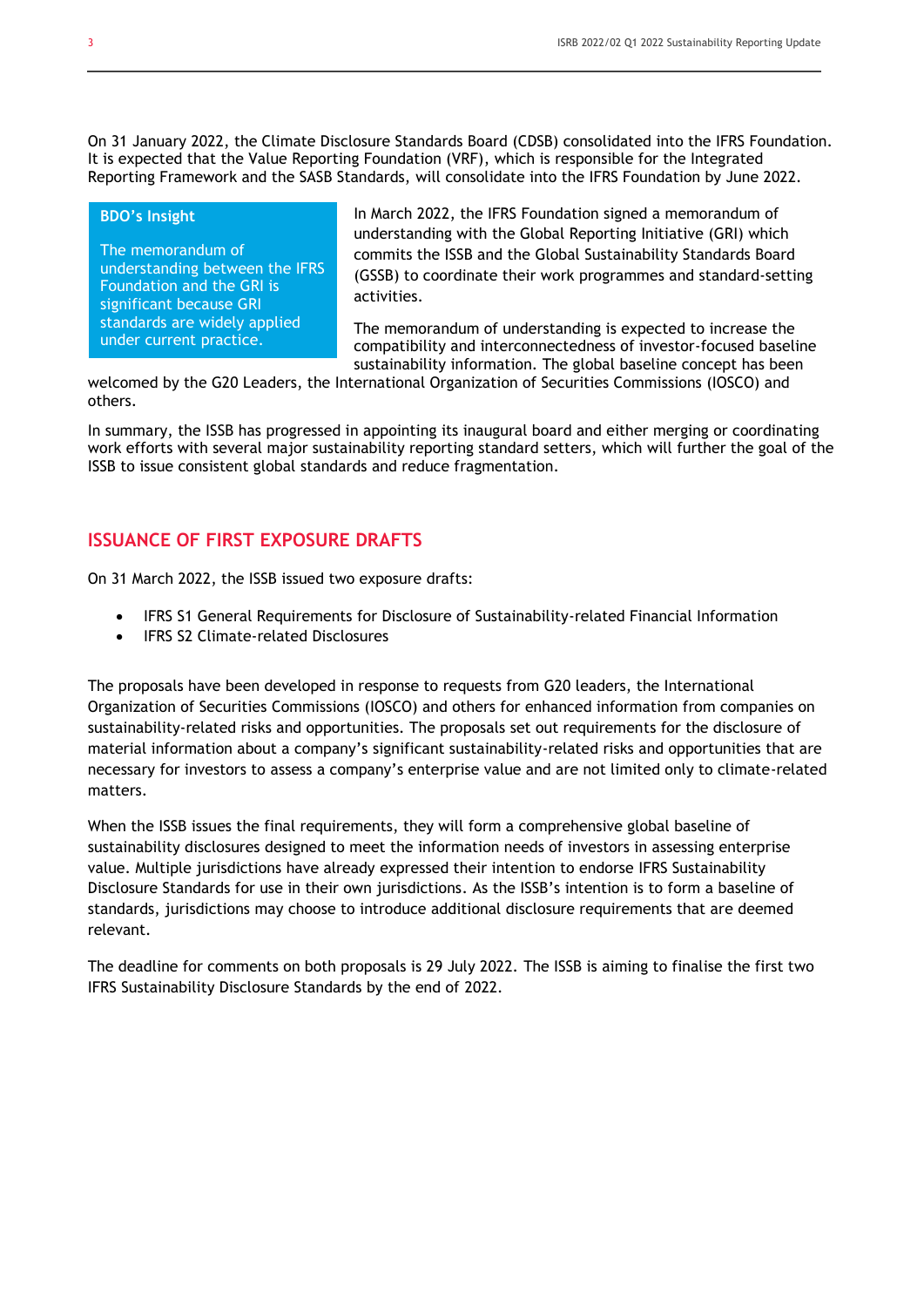#### **BDO's Insight**

The ISSB has only issued two exposure drafts to date. However, the requirements proposed in IFRS S1 mean that an entity wishing to claim compliance with IFRS Sustainability Disclosure Standards would be required to disclose information about all material sustainability-related risks and opportunities, not only those related to climate.

### **IFRS S1 GENERAL REQUIREMENTS FOR DISCLOSURE OF SUSTAINABILITY-RELATED FINANCIAL INFORMATION**

The Exposure Draft (ED) includes proposals for definitions and requirements that are consistent with the IASB's *Conceptual Framework for Financial Reporting*, IAS 1 *Presentation of Financial Statements* and IAS 8 *Accounting Policies, Changes in Accounting Estimates and Errors*.

The proposals would require an entity to explain the connections between different pieces of information, including between various sustainability-related risks and opportunities and information in the entity's financial statements.

IFRS S1 proposes to require entities to disclose information about all material sustainability-related risks and opportunities to which an entity is exposed, regardless of whether a specific IFRS Sustainability Disclosure Standard has been issued addressing that topic (e.g., fair labour practices, water usage, etc.). The proposals direct companies to sources, including sustainability standards issued by other standard setters, that would help them to identify relevant sustainabilityrelated risk and opportunities and to develop disclosures to enable investors to assess enterprise value.

The exposure draft proposes that disclosure of sustainability-related financial information be centred on four primary topics, which are aligned with those in the [TCFD recommendations:](https://www.fsb-tcfd.org/recommendations/)

- 1. Governance
- 2. Strategy
- 3. Risk Management
- 4. Metrics and Targets

The proposals do not specify where an entity would provide these disclosures, however, they would be required to be part of the company's general purpose financial reporting, which might include an annual report, MD&A, strategic report, etc. A consequence of this requirement, which would bring a significant change to the timing of many companies' reporting of their sustainability information, in that sustainability-related financial disclosures would have to be published at the same time as the financial statements.

## **IFRS S2 CLIMATE-RELATED DISCLOSURES**

The objective of the Exposure Draft is to require an entity to provide information about its exposure to climate-related risks and opportunities.

An entity's relationship with the environment has become increasingly important. Climate change presents significant risks for all entities, their activities and their economic sectors. The Exposure Draft was developed in response to calls from users of general purpose financial reporting for more consistent, complete, comparable and verifiable information, including consistent metrics and standardised qualitative disclosures, to help them assess how climate related matters and the associated risks and opportunities affect: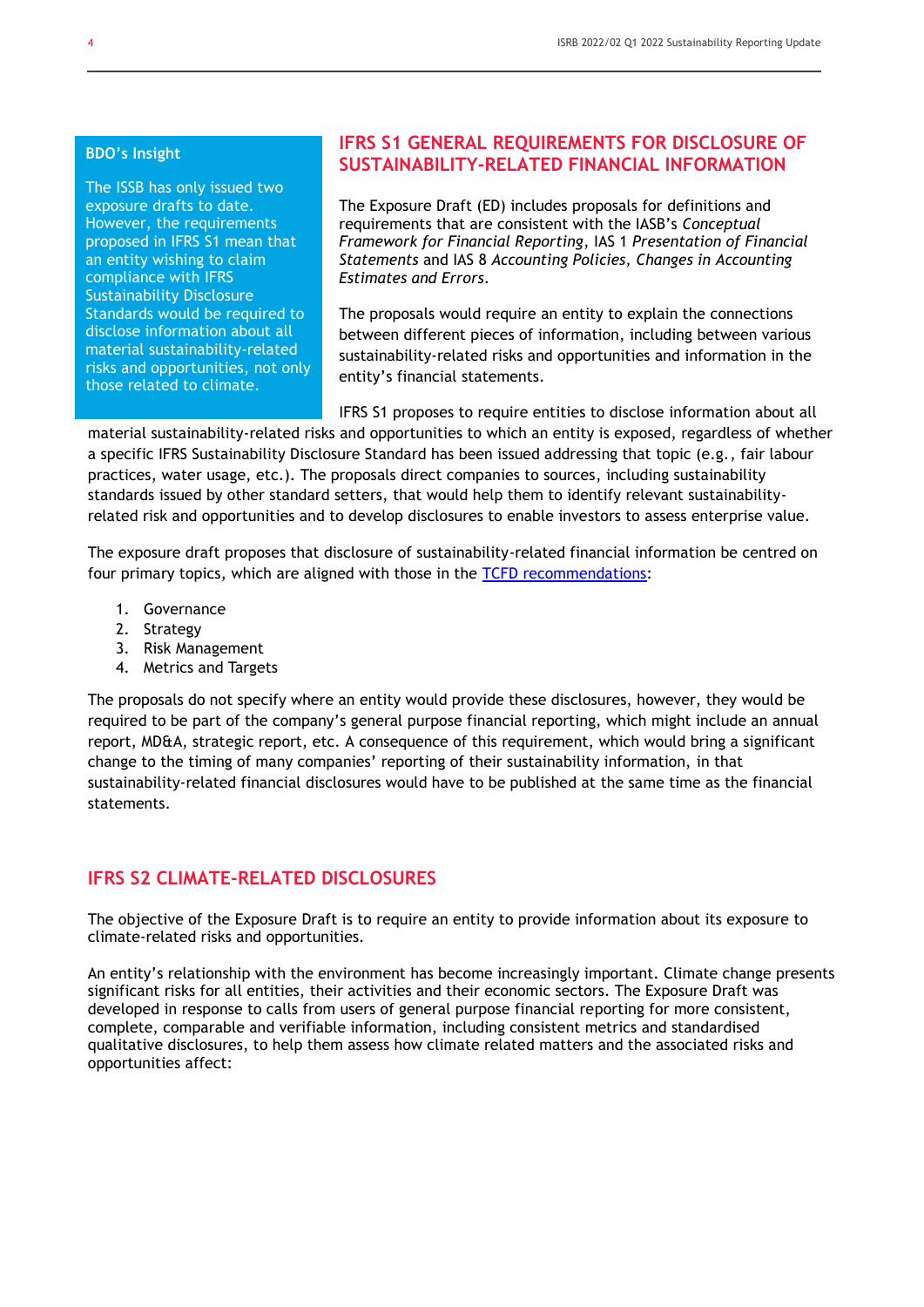#### **BDO's Insight**

Identifying climate related risks and opportunities in the medium and long term may be particularly challenging for entities given the level of uncertainty related to carbon pricing, the effects of climate change and many other factors.

- an entity's financial position and financial performance;
- the amount, timing and certainty of the entity's future cash flows over the short, medium and long term and, therefore, the assessment of enterprise value by users of general-purpose financial reporting; and
- an entity's strategy and business model.

The proposals would require disclosure based around the four pillars noted in the summary of IFRS S1 above: governance, strategy, risk management and metric and targets, which is consistent with the approach taken in the TCFD recommendations. The proposals also require disclosure of information about climate-related physical and transaction risks and opportunities.

Included in the metrics and targets pillar, an entity would be required to disclose absolute gross scope 1, 2 and 3 greenhouse gas emissions in metric tonnes of CO2 equivalent and the intensity of those emissions (e.g., emissions per millions of dollars USD revenue).

IFRS S2 is accompanied by Appendix B – Industry-based disclosure requirements, which propose 77 industry classifications across 11 sectors. For example, the Infrastructure Sector comprises eight industry classifications including real estate and waste management. Appendix B is based on the disclosure requirements of the SASB standards and provides extensive technical guidance on the application of IFRS S2.

Useful links:

- 1. [Exposure Draft Snapshot:](https://www.ifrs.org/content/dam/ifrs/project/general-sustainability-related-disclosures/snapshot-exposure-draft-ifrs-s1-general-requirements-for-disclosure-of-sustainability-related-financial-information-and-exposure-draft-s2-general-sustainability-related-disclosures.pdf) high-level summary of the requirements
- 2. [Exposure Draft page:](https://www.ifrs.org/projects/work-plan/general-sustainability-related-disclosures/exposure-draft-and-comment-letters/) IFRS S1 General Requirements for Disclosure of Sustainability-related Financial Information
- 3. [Exposure Draft page:](https://www.ifrs.org/projects/work-plan/climate-related-disclosures/exposure-draft-and-comment-letters/) IFRS S2 Climate-related Disclosures
- 4. [Comparison of TCFD recommendations with IFRS S2 exposure draft](https://www.ifrs.org/content/dam/ifrs/project/climate-related-disclosures/comparison-draft-ifrs-s2-climate-related-disclosures-with-the-tcfd-recommendations.pdf)
- 5. [Comparison of the Technical Readiness Working Group prototype standards with the exposure](https://www.ifrs.org/content/dam/ifrs/project/general-sustainability-related-disclosures/comparison-draft-ifrs-s1-and-draft-ifrs-s2-with-the-technical-readiness-working-group-prototypes.pdf)  [drafts](https://www.ifrs.org/content/dam/ifrs/project/general-sustainability-related-disclosures/comparison-draft-ifrs-s1-and-draft-ifrs-s2-with-the-technical-readiness-working-group-prototypes.pdf)

For further information and guidance on sustainability, please refer to BDO's Global [IFRS Micro-site.](https://www.bdo.global/en-gb/microsites/ifrs/resource-library?tag=sustainabilityreporting)

## **JURISDICTIONAL UPDATE – EUROPEAN UNION**

The European Union is pursuing its own sustainability standard setting agenda via the Corporate Sustainability Reporting Directive (CSRD), which aims to move investors towards sustainable investments. The CSRD would replace the Non-Financial Reporting Directive (NFRD), which was introduced in 2014.

#### **BDO's Insight**

Entities that apply the proposals in the Climate exposure draft would meet the TCFD recommendations as well. This is because the Climate exposure draft incorporates and adds to the recommendations of the TCFD.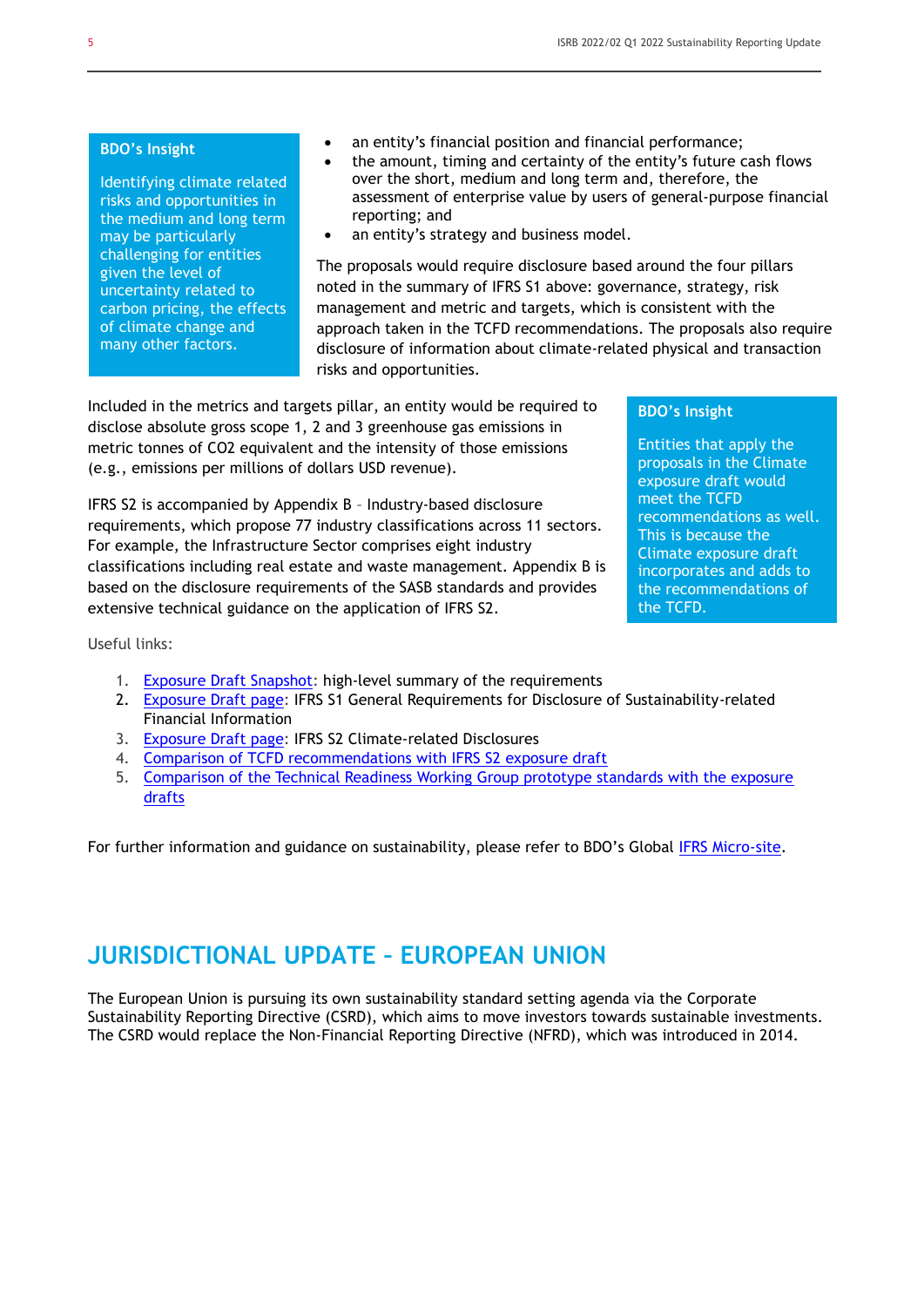#### **BDO's Insight**

While the draft ESRSs released to date address a broader range of topics than the exposure drafts published by the ISSB, the general sustainability-related financial disclosure ED issued by the ISSB would require an entity to make disclosures about all material sustainability-related risks and opportunities, regardless of whether there is a specific IFRS Sustainability Disclosure Standard for that topic or issue. Therefore, IFRS Sustainability Disclosure Standards will not be limited to climate only.

The CSRD will require EU Sustainability Reporting Standards (ESRS) to be developed and, since late-2021, the European Financial Reporting Advisory Group (EFRAG) has been releasing draft papers of ESRSs as staff have completed the first steps of drafting prior to the publication of exposure drafts for public comment and due process. Working papers may be accessed [here.](https://www.efrag.org/Activities/2105191406363055/Sustainability-reporting-standards-interim-draft)

In contrast to standards being developed by the ISSB and the US SEC (see below), the draft ESRSs released to date cover a very broad number of topics, including climate, working conditions, business conduct and biodiversity. The ESRSs also include extensive guidance on 14 sector groups, which are further broken down into 40 sectors. For example, the hospitality sector group is comprised of two sectors being food & beverage services and hotels & lodging. Each sector has specific disclosure requirements.

Concurrently, the European Council has been undertaking the necessary steps to finalise the CSRD. On 24 February 2022, the European Council agreed to its position on the general approach to the CSRD, as proposed by the European Commission. The final negotiations of the European Council, the European Parliament and the European Commission are starting at the date of issue of this ISRB, and it is anticipated that the CSRD will be finalised towards the end of Q2 2022.

Key changes proposed by the European Council and the European Parliament relate to the proposed effective date of the CSRD. When the CSRD was first announced in 2021, the effective date for larger entities was proposed to be for 31 December 2023 year-ends. The recently proposed changes would mean that the effective date of the CSRD would be:

## **European Council**

| Reporting periods beginning on | Type of entity                                                                                                                                                         |
|--------------------------------|------------------------------------------------------------------------------------------------------------------------------------------------------------------------|
| 1 January 2024                 | Undertakings already subject to the NFRD (31 December 2024 year-<br>ends reporting in 2025).                                                                           |
| 1 January 2025                 | Large undertakings not currently subject to the NFRD (31 December<br>2025 year-ends reporting in 2026).                                                                |
| 1 January 2026                 | For listed SMEs, as well as for small and non-complex credit<br>institutions and for captive insurance undertakings (31 December<br>2026 year-ends reporting in 2027). |

## **European Parliament**

| Reporting periods beginning on | l Type of entity                                                                                                      |
|--------------------------------|-----------------------------------------------------------------------------------------------------------------------|
| 1 January 2024                 | All large undertakings including those already subject to the NFRD<br>(31 December 2024 year-ends reporting in 2025). |
| 1 January 2026                 | SMEs, which choose to use simplified standards (31 December 2026)<br>year-ends reporting in 2027).                    |

The deadline for the transition to reasonable assurance on sustainability reporting is proposed by the European Council to be 6 years after the CSRD has entered into force. The European Parliament has proposed a shorter timetable, with reasonable assurance by 2026.

The European Parliament has also proposed that the statutory (financial statements) auditor would be prohibited from providing assurance services (whether limited or reasonable) over an entity's sustainability reporting.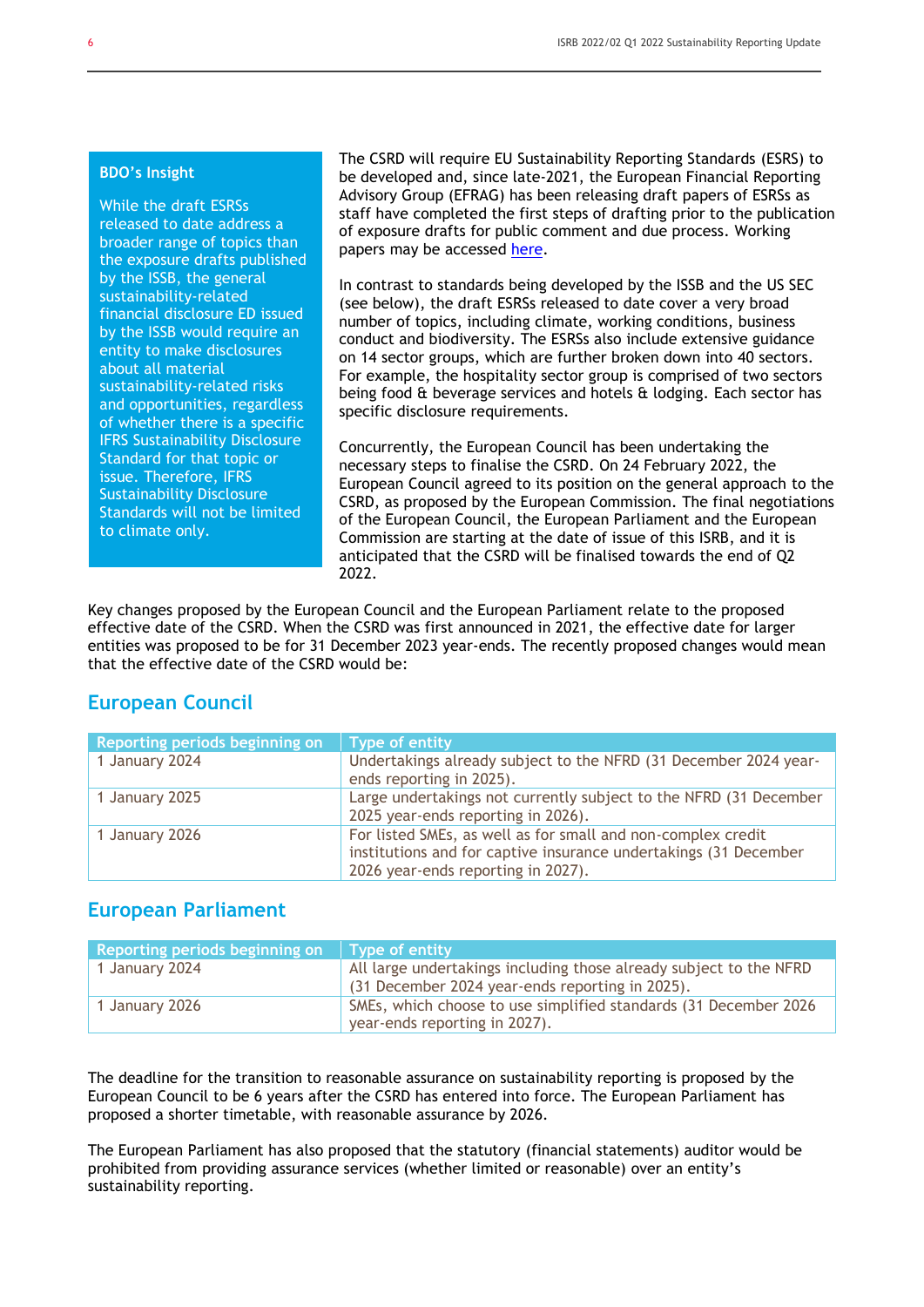## **JURISDICTIONAL UPDATE – UNITED STATES**

On 21 March 2022, the US Securities and Exchange Commission (SEC) issued proposed rules that would be applicable to both domestic and foreign registrants and would require significantly enhanced climate-related disclosures in registration statements and annual reports (e.g., on Form 10- K). The proposed financial statement disclosures would be presented in a footnote to the consolidated financial statements, while the other disclosures enumerated below would be presented in a separately captioned section of the filing prior to management's discussion and analysis (MD&A). Registrants would be required to electronically tag both the qualitative and quantitative disclosures in Inline XBRL.

Comments on the proposal are due 30 days after the date of publication in the Federal Register or May 20, 2022, whichever is later.

#### **BDO's Insight**

The SEC has observed that certain aspects of its proposed requirements are similar to the disclosure recommendations in the TCFD, which also forms the basis of many of the proposed disclosure requirements in the ISSB's climate exposure draft.

A detailed summary of the proposed rule and significant anticipated impacts may be accessed on BDO USA's SEC page [here.](https://www.bdo.com/insights/assurance/sec/sec-proposes-rules-to-enhance-and-standardize-clim)

## **QUANTITATIVE DISCLOSURES WITHIN THE FINANCIAL STATEMENTS**

In a note to the audited financial statements, the proposed rules would require certain disaggregated climate-related financial metrics that are derived from financial statement line items, including the following:

#### **BDO's Insight**

The requirement to disclose the impact of severe weather and other natural conditions along with transition activities by each financial statement line item would be significant for many entities, particularly smaller entities where one percent of each line item may be a low threshold triggering disclosure. Ensuring adequate internal controls and data exists to disclose this information accurately may be challenging.

- Financial impact metrics the impact of severe weather and other natural conditions (including physical risks) and transition activities (including transition risks) on each financial statement line item unless the aggregate impact is less than one percent of the total line item for the relevant fiscal year. For example, an impairment recorded on a building destroyed by a wildfire would require separate disclosure assuming it exceeds the one percent threshold.
- Expenditure metrics amounts expensed and capitalised during the fiscal years presented that are associated with climate-related events and transition activities subject to the same disclosure threshold above.
- Financial estimates and assumptions whether estimates and assumptions used in the financial statements were impacted by exposure to risks and uncertainties associated with, or known impacts from, climate-related events.

As these disclosures would be included in the financial statements, rules and regulations applicable to internal controls over financial reporting (ICFR) would apply.

## **QUANTITATIVE DISCLOSURES OUTSIDE OF THE FINANCIAL STATEMENTS**

Registrants would be required to disclose:

- Direct GHG emissions (Scope 1) and indirect GHG emissions from purchased electricity and other forms of energy (Scope 2), separately disclosed.
- Indirect GHG emissions from upstream and downstream activities in a registrant's value chain (Scope 3), if material, or if the registrant has set a GHG emissions reduction target or goal that includes its Scope 3 emissions. Significant inputs and assumptions used in computing the Scope 3 emissions would also be disclosed. When included, such disclosures would be subject to a safe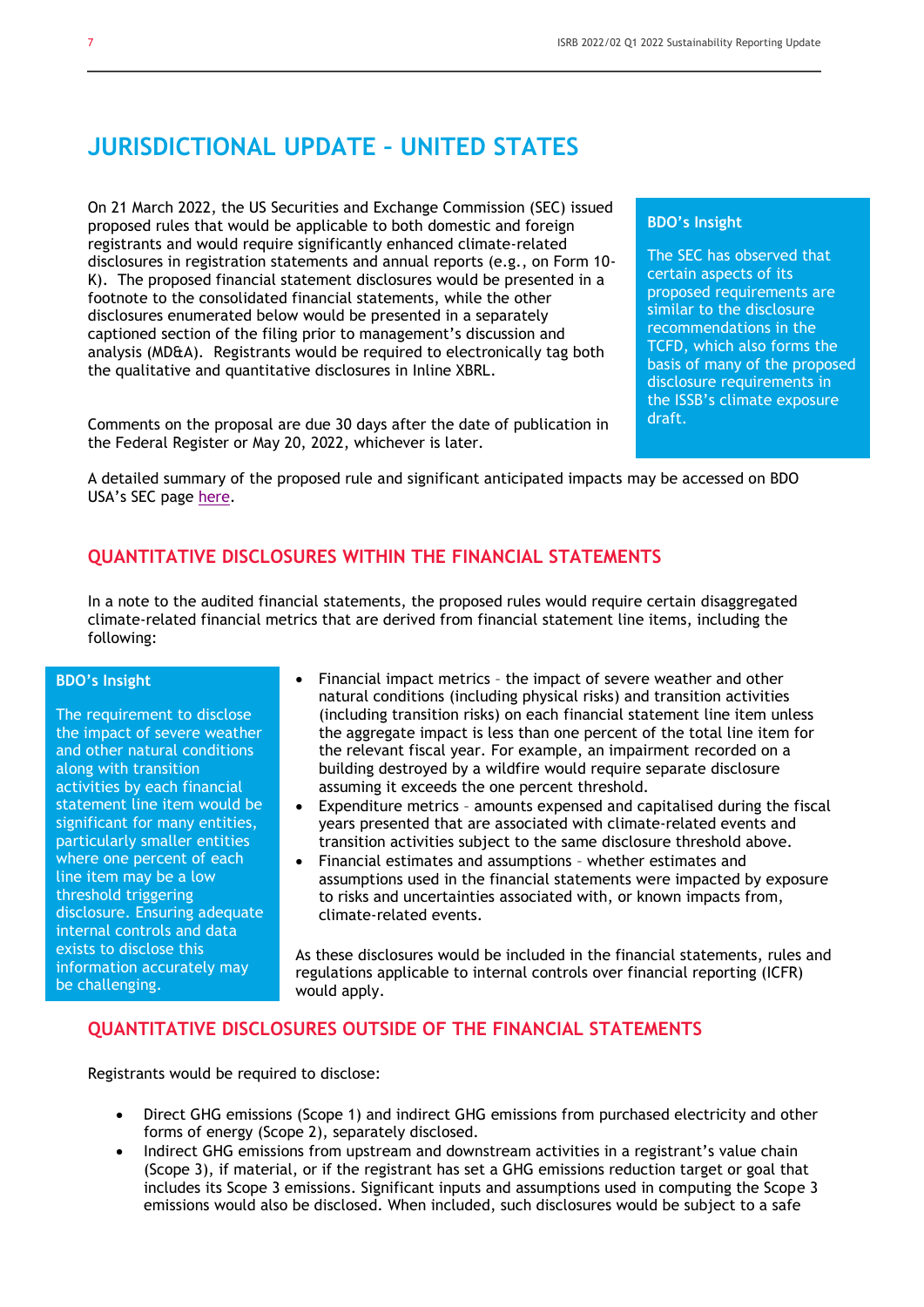harbour from liability under the federal securities laws. Smaller reporting companies (SRCs) would be exempt from the Scope 3 GHG emissions disclosure requirements.

### **QUALITATIVE DISCLOSURES**

Registrants would be required to disclose:

- How any climate-related risks have had or are reasonably likely to have a material impact on the business and consolidated financial statements, which may manifest over the short-, medium-, and long-term.
- How any identified climate-related risks have affected or are likely to affect the registrant's strategy, business model, and outlook.
- The registrant's process for identifying, assessing, and managing climate-related risks and whether any such processes are integrated into the registrant's overall risk management system or processes.
- Disclosure of processes for identifying, assessing, and managing climate-related risks.
- Disclosure of the registrant's transition plan, if any, adopted as part of the registrant's overall risk management strategy.
- Information about a registrant's publicly set climate-related targets and goals (if applicable).
- The oversight and governance of climate-related risks by the registrant's board and management.

## **PHASE-IN PERIOD OF PROPOSED RULES**

The proposed rules offer phased-in compliance dates dependent on a registrant's filer status. The level of assurance required for GHG emission disclosures would also be phased in over time. The following tables illustrate the proposed compliance deadlines for a calendar year-end registrant if the rules were adopted and effective in December 2022:

| <b>Registrant Type</b>                                          | <b>Disclosure Compliance Date</b>                                                                                                           |                                                                   |  |  |  |
|-----------------------------------------------------------------|---------------------------------------------------------------------------------------------------------------------------------------------|-------------------------------------------------------------------|--|--|--|
|                                                                 | All proposed disclosures, including<br>GHG emissions metrics: scope 1, scope<br>2 and associated intensity metric, but<br>excluding scope 3 | GHG emissions metrics: scope 3 and<br>associated intensity metric |  |  |  |
| Large accelerated<br>filer <sup>1</sup>                         | Fiscal year 2023 (filed in 2024)                                                                                                            | Fiscal year 2024 (filed in 2025)                                  |  |  |  |
| Accelerated filer<br>and non-<br>accelerated filer <sup>1</sup> | Fiscal year 2024 (filed in 2025)                                                                                                            | Fiscal year 2025 (filed in 2026)                                  |  |  |  |
| Smaller reporting<br>companies                                  | Fiscal year 2025 (filed in 2026)                                                                                                            | Exempted                                                          |  |  |  |

<sup>1</sup> Large accelerated and accelerated filers would be required to obtain a third-party attestation report over their Scope 1 and Scope 2 GHG emissions disclosures to include in their registration statements and annual reports. While the attestation provider would need to meet certain minimum standards (and incremental disclosures would be required about the provider), as proposed, the provider would not be required to be a registered public accounting firm.

| <b>Filer Type</b>        | Scope 1 and 2 GHG<br><b>Disclosure Compliance Date</b> | <b>Limited Assurance</b> | Reasonable Assurance    |
|--------------------------|--------------------------------------------------------|--------------------------|-------------------------|
| filer                    | Large accelerated   Fiscal year 2023 (filed in         | Fiscal year 2024 (filed  | Fiscal year 2026 (filed |
|                          | 2024)                                                  | in $2025$ )              | in $2027$ )             |
| <b>Accelerated filer</b> | Fiscal year 2024 (filed in                             | Fiscal year 2025 (filed  | Fiscal year 2027 (filed |
|                          | 2025)                                                  | in $2026$ )              | in 2028)                |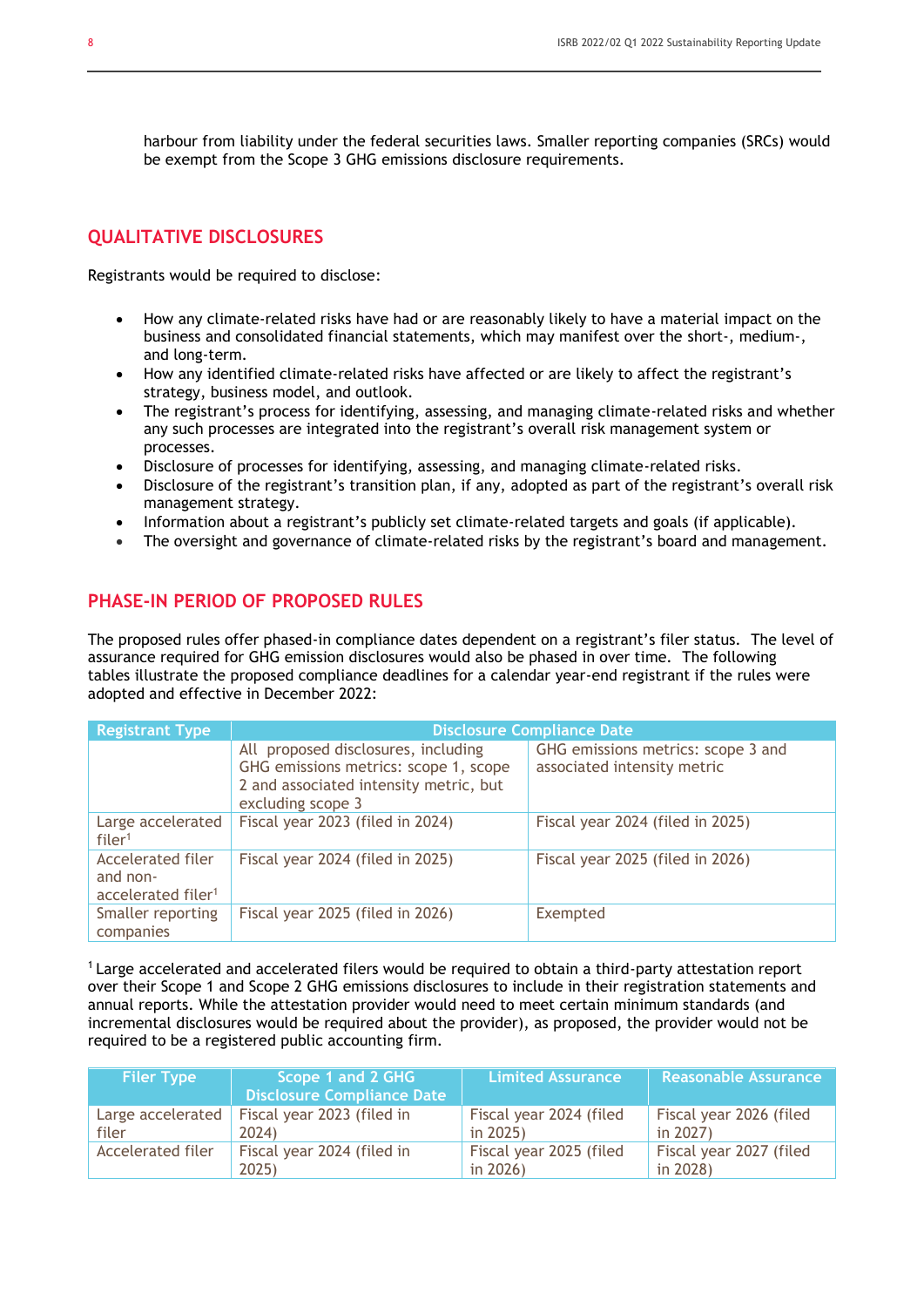## **OTHER JURISDICTIONAL UPDATES**

| <b>JURISDICTION</b> | <b>SUMMARY</b>                                                                        | <b>MORE</b>                |
|---------------------|---------------------------------------------------------------------------------------|----------------------------|
|                     |                                                                                       | <b>INFORMATION</b>         |
| China               | The People's Bank of China (PBOC) has announced that PBOC plans to implement          |                            |
|                     | mandatory disclosures of climate-related information to be built on the               |                            |
|                     | requirements of the TCFD. On 8 February 2022, Measures for Enterprises to Disclose    |                            |
|                     | Environmental Information by Law came into effect, which regulates enterprises'       |                            |
|                     | disclosure of environmental information. Five types of enterprises must comply with   |                            |
|                     | the law: key pollutant-discharging enterprises; enterprises that are subject to       |                            |
|                     | mandatory review for clear production; listed companies and their subsidiaries at     |                            |
|                     | all levels; enterprises that issue enterprise bonds, corporate bonds, and debt        |                            |
|                     | financing instruments for non-financial enterprises; and other enterprises that       |                            |
|                     | should disclose environmental information under laws and regulations.                 |                            |
| United Kingdom      | Premium listed companies must apply the requirements of the TCFD for years ended      | How will the UK            |
|                     | 31 December 2021, with the scope widening from 2022 onwards. The UK is expected       | become a World             |
|                     | to endorse ISSB Sustainability Disclosure Standards as a baseline of requirements     | Leader in Green            |
|                     | and to add jurisdictional requirements (the so-called 'building blocks' approach).    | Finance?                   |
| Japan               | The Japanese Financial Services Agency (JFSA) has stated publicly that both public    |                            |
|                     | and private sectors will be required to disclose climate-related information,         |                            |
|                     | starting with large companies. The requirements will apply first to 'prime'           |                            |
|                     | segments, with expansion to 'standard' and 'growth' segments over time. The           |                            |
|                     | initial disclosures will be in accordance with the TCFD, however, the JFSA has        |                            |
|                     | indicated that they will actively participate in the initiative to develop a          |                            |
|                     | comparable and consistent disclosure framework for sustainability, including          |                            |
|                     | climate change, by the ISSB.                                                          |                            |
| Canada              | In October 2021, the Canadian Securities Administrators (CSA) issued a consultation   | <b>CSA Request for</b>     |
|                     | document requesting comments on a proposed National Instrument Disclosure of          | <b>Comment - Proposed</b>  |
|                     | Climate-related Matters, which would impose mandatory climate-related                 | <b>National Instrument</b> |
|                     | disclosures on reporting issuers in Canada with limited exceptions. The proposals     | 51-107 Disclosure of       |
|                     | are largely in compliance with the TCFD requirements.                                 | <b>Climate-related</b>     |
|                     | The CSA has expressed its support for the establishment of the ISSB.                  | <b>Matters</b>             |
| India               | The Securities and Exchange Board of India (SEBI) issued a circular in May 2021       | <b>SEBI Circular -</b>     |
|                     | announcing a new Business Responsibility and Sustainability Report (or BRSR). The     | <b>Business</b>            |
|                     | BRSR will apply to the top 1,000 listed companies by market capitalisation, and will  | Responsibility and         |
|                     | be voluntary for financial years ending 31 March 2022 and mandatory a year later.     | <b>Sustainability</b>      |
|                     | Although SEBI has developed its own set of requirements, these are intended to be     | <b>Reporting by Listed</b> |
|                     | interoperable with leading sustainability disclosure frameworks and there is specific | <b>Entities</b>            |
|                     | reference to companies that already report in accordance with, for example, SASB,     |                            |
|                     | TCFD or Integrated Reporting to be able to cross reference existing disclosures to    |                            |
|                     | the requirements in the BRSR.                                                         |                            |

## **SUSTAINABILITY REPORTING RESOURCES**

For further information and guidance on sustainability, please refer to BDO's Global [IFRS Micro-site.](https://www.bdo.global/en-gb/microsites/ifrs/resource-library?tag=sustainabilityreporting)